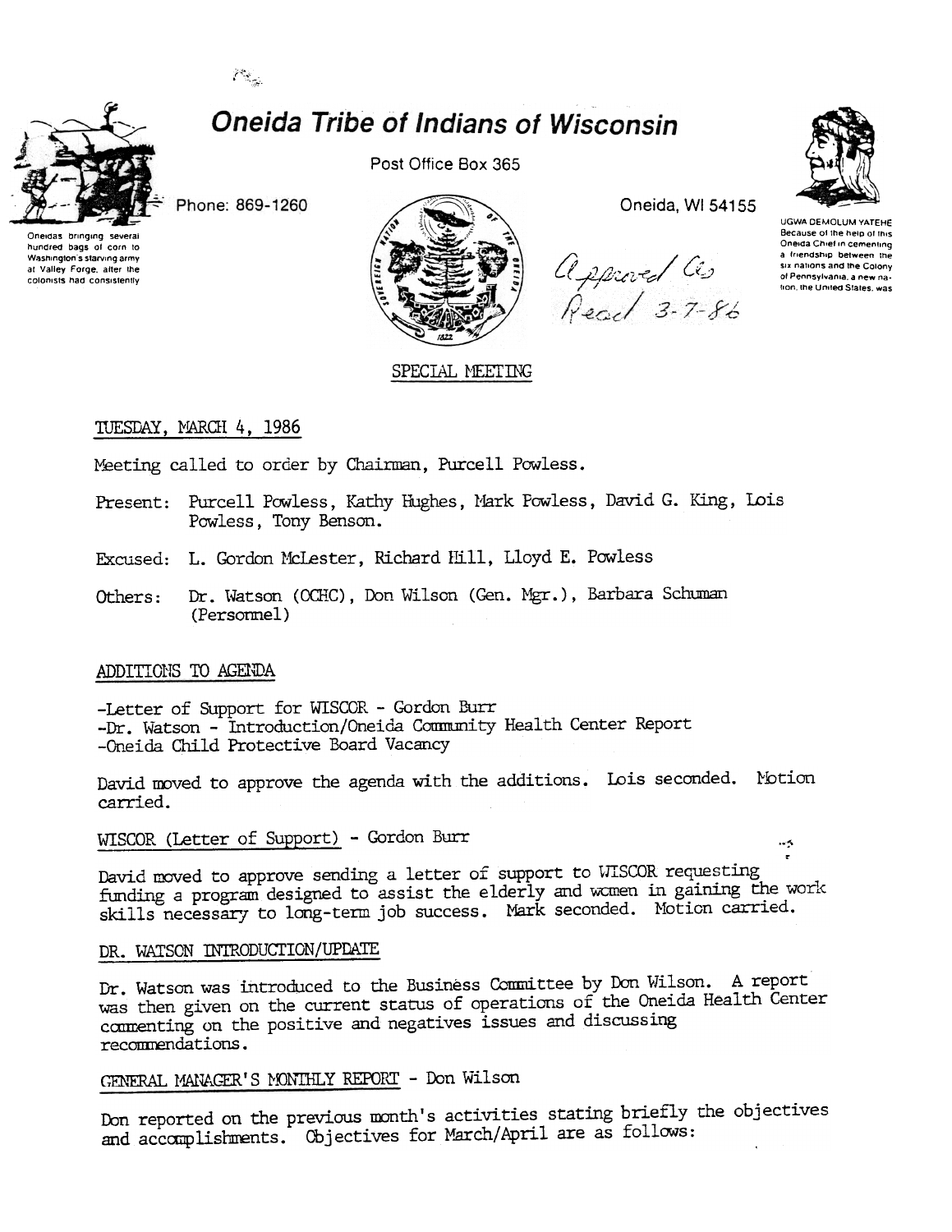Oneida Tribe of Indians of Wisconsin Special Meeting - March 4, 1986 Page 2

-Re-organize Health Center -Re-organize Human Services -Plarming Cycle Underway -Improve Cash Flow -Improve Financial Reporting -Present Retirement Plan Concept --Present 1985 Audit -Security System at Norbert Hill Center -Develop preliminary 1986-87 Budget<br>-Present Plan for Treatment Foster Home -Increase Physical Fitness Program -Update Ancillary Charges for Health Center

Don has been working closely with the Business Conmittee, Health Center, Higher Education, Language/Culture Committee, Summer School, Building  $\delta$ Grounds, and Day Care to re-organize, regroup and plan for next year. Other areas included are: an insurance paCkage, Personnel Policies & Procedures, ANA Proposal, re-lighting Norbert Hill Center, a 40lK pension plan, audit, Super Stmmer Session, Day Care for surrmer, and the Human Services Dept.

#### PHIL BATISTA (Indian Community School-Milwaukee) - Purcell Powless

Purcell Powless received a verbal request by phone from Mr. Batista requesting tribal support as they wished to start up their own bingo operation. Funds were to be used to offset cost of running the Indian school and to put Indian lands in trust.

After discussion, Kathy moved to deny the request. Mark seconded. Motion carried. Purcell will contact Phil by phone and notify him of the Business Committee's decision.

PERSONNEL (INFORMATION) - Barbara Schuman

Hiring (Transfer): Purchasing Secretary, Grade 8 \$5.35/Hr. - Accounting Office: Susan A. Charles

ONEIDA CHILD PROTECTIVE BOARD POSTING - Tony Benson

Mark moved to approve advertising (1) open position on the Child Protective Board and that the current person Whose term is expired remain on this board until the vacancy is filled. Kathy seconded. Motion carried.

#### TRIBAL CONTRIBUTION/ENROLLMENTS - Kathy Hughes

Request an increase in tribal contribution of \$6,210 due to the need for staff to work more hours to handle additional work. The Trust Committee requested that the tribal contribution portion of the enrollment budget be spent prior to the Trust Fund monies being spent.